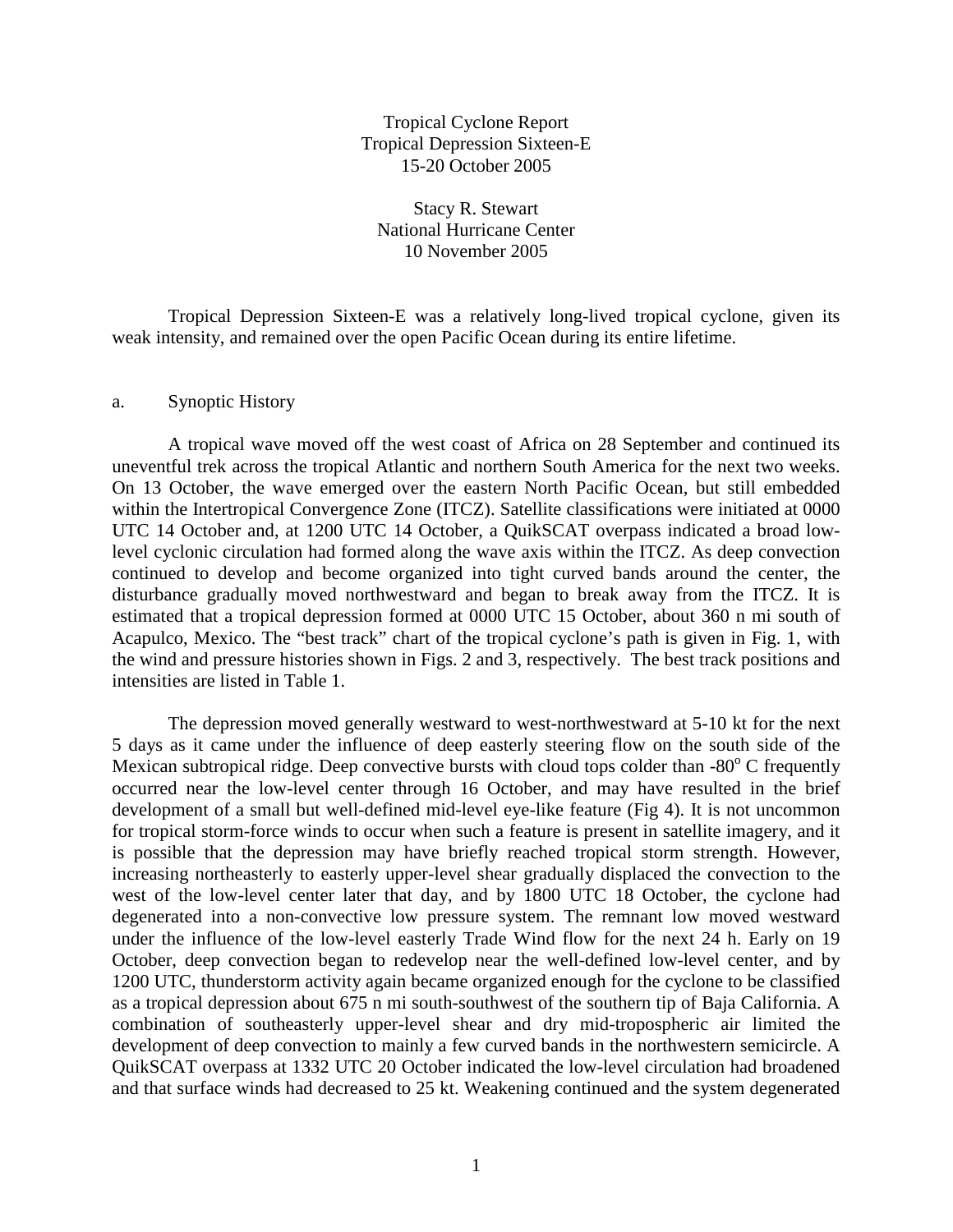into a non-convective low pressure system a second time by 1800 UTC that day. The remnant low continued to weaken and turned southwestward and was absorbed back into the ITCZ about 800 n mi southwest of southern Baja California.

## b. Meteorological Statistics

 Observations in Tropical Depression Sixteen-E (Figs. 2 and 3) include satellite-based Dvorak technique intensity estimates from the Tropical Analysis and Forecast Branch, the Satellite Analysis Branch and the U. S. Air Force Weather Agency (AFWA). Microwave satellite imagery from NOAA polar-orbiting satellites, the NASA Tropical Rainfall Measuring Mission (TRMM), the NASA QuikSCAT, and Defense Meteorological Satellite Program (DMSP) satellites were also useful in tracking Tropical Depression Sixteen-E.

 There were no ship reports of winds of tropical storm force associated with Tropical Depression Sixteen-E.

## c. Casualty and Damage Statistics

 There were no reports of damages or casualties associated with tropical Depression Sixteen-E.

## d. Forecast and Warning Critique

 Average official track errors (with the number of cases in parentheses) for Tropical Depression Sixteen-E were 27 (17), 49 (15), 77 (13), 109 (12), 195 (11), 337 (6), and 497 (3) n mi for the 12, 24, 36, 48, 72, 96, and 120 h forecasts, respectively. These errors are lower than, the average official track errors for the 10-yr period  $1995-2004^1$  [37, 68, 97, 123, 175, 208, and 259 n mi, respectively), (Table 2)] through 48 h, and then much higher the 72-, 96-, and 120-h forecast times. The first few official forecast tracks indicated a west-southwestward motion in anticipation of a strong ridge developing to the northeast of the cyclone and extending southwestward. Instead, the subtropical ridge axis remained oriented east-to-west, which kept the cyclone moving on west-northwestward to westward track.

 Average official intensity errors were 3, 5, 5, 7, 10, 13 and 15 kt for the 12, 24, 36, 48, 72, 96, and 120 h forecasts, respectively. These errors were lower than the average official intensity errors over the 10-yr period 1995-2004 of 6, 11, 14, 17, 19, 18, and 19 kt, respectively. The moderate east to southeasterly vertical wind shear conditions were correctly forecast, which resulted in only modest official intensity forecast errors.

 $\overline{a}$ 1

Errors given for the 96 and 120 h periods are averages over the four-year period 2001-4.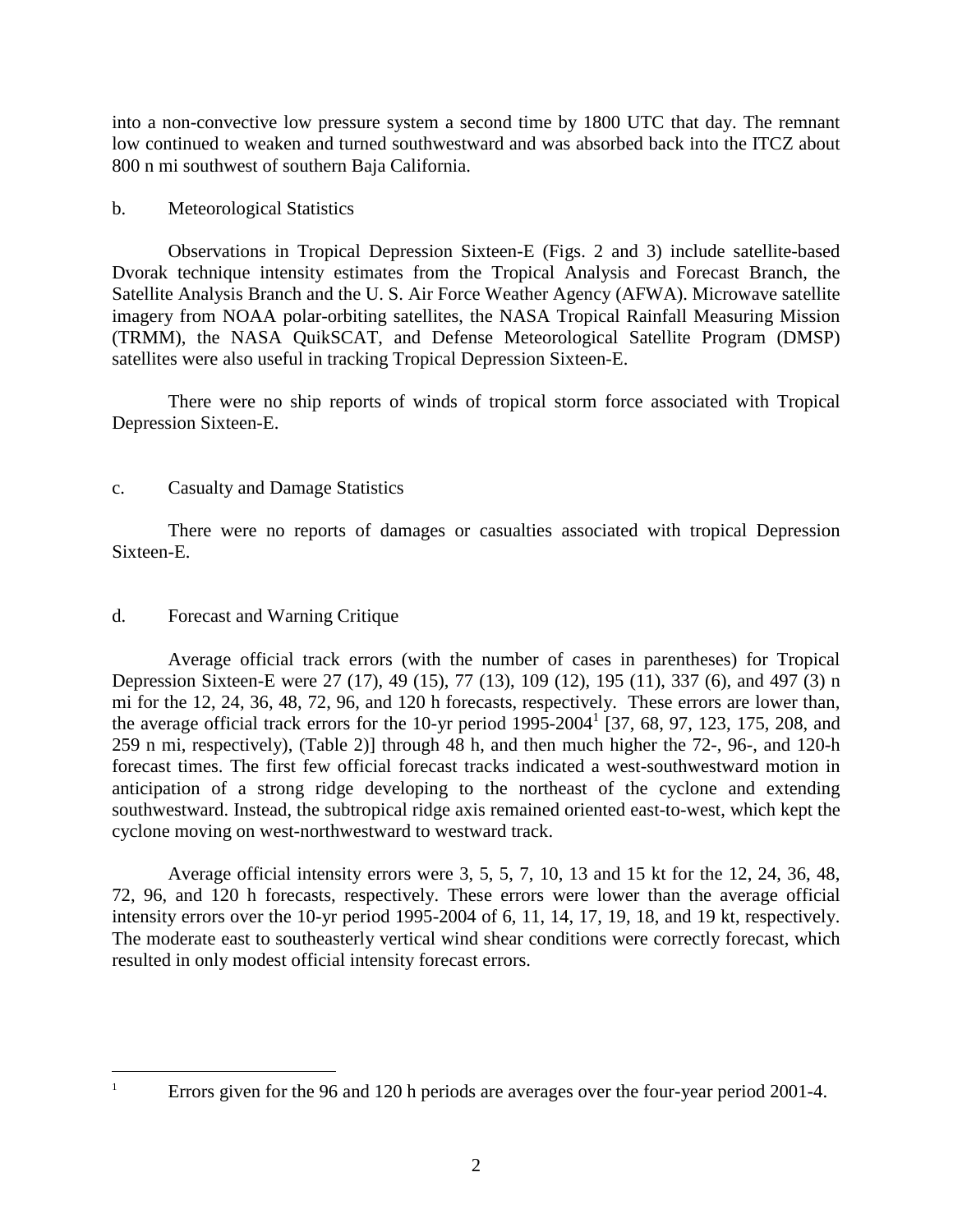| Date/Time<br>(UTC) | Latitude<br>$(^{0}N)$ | Longitude<br>$(^0$ W) | Pressure<br>(mb) | Wind Speed<br>(kt) | Stage               |  |
|--------------------|-----------------------|-----------------------|------------------|--------------------|---------------------|--|
| 15 / 0000          | 11.0                  | 101.2                 | 1008             | 30                 | tropical depression |  |
| 15 / 0600          | 11.0                  | 101.4                 | 1008             | 30                 |                     |  |
| 15 / 1200          | 11.0                  | 101.6                 | 1007             | 30                 | $^{\prime\prime}$   |  |
| 15 / 1800          | 11.0                  | 101.8                 | 1007             | 30                 | $\mathbf{H}$        |  |
| 16/0000            | 11.0                  | 102.1                 | 1006             | 30                 | $\mathbf{H}$        |  |
| 16/0600            | 11.1                  | 102.5                 | 1005             | 30                 | $\mathbf{H}$        |  |
| 16/1200            | 11.4                  | 103.2                 | 1006             | 30                 | 11                  |  |
| 16/1800            | 11.7                  | 103.8                 | 1006             | 30                 | $\mathbf{H}$        |  |
| 17 / 0000          | 12.0                  | 104.4                 | 1006             | 30                 | $\pmb{\mathsf{H}}$  |  |
| 17 / 0600          | 12.1                  | 105.1                 | 1007             | 30                 | $\pmb{\mathsf{H}}$  |  |
| 17 / 1200          | 12.2                  | 105.8                 | 1007             | 30                 | 11                  |  |
| 17 / 1800          | 12.2                  | 106.6                 | 1007             | 30                 | $\pmb{\mathsf{H}}$  |  |
| 18 / 0000          | 12.1                  | 107.5                 | 1008             | 25                 | remnant low         |  |
| 18 / 0600          | 12.0                  | 108.4                 | 1008             | 25                 | 11                  |  |
| 18 / 1200          | 12.0                  | 109.3                 | 1008             | 25                 | $^{\prime\prime}$   |  |
| 18 / 1800          | 11.9                  | 110.3                 | 1008             | 25                 | $^{\prime\prime}$   |  |
| 19 / 0000          | 11.8                  | 111.3                 | 1008             | 25                 | $\mathbf{H}$        |  |
| 19 / 0600          | 12.3                  | 112.3                 | 1008             | 25                 | $^{\prime\prime}$   |  |
| 19 / 1200          | 12.1                  | 113.5                 | 1007             | 30                 | tropical depression |  |
| 19 / 1800          | 12.3                  | 114.7                 | 1007             | 30                 | $\mathbf{H}$        |  |
| 20 / 0000          | 12.4                  | 115.6                 | 1007             | 30                 | $^{\prime\prime}$   |  |
| 20 / 0600          | 12.4                  | 116.7                 | 1007             | 30                 | $^{\prime\prime}$   |  |
| 20 / 1200          | 12.5                  | 117.8                 | 1007             | 30                 | $^{\prime\prime}$   |  |
| 20 / 1800          | 12.7                  | 118.9                 | 1008             | 25                 | $^{\prime\prime}$   |  |
| 21/0000            | 12.7                  | 119.6                 | 1009             | 25                 | remnant low         |  |
| 21/0600            | 12.6                  | 120.2                 | 1010             | 20                 | $^{\prime\prime}$   |  |
| 21/1200            |                       |                       |                  |                    | absorbed into ITCZ  |  |
| 16/0600            | 11.1                  | 102.5                 | 1005             | 30                 | minimum pressure    |  |

Table 1. Best track for Tropical Depression Sixteen-E, 15-20 October 2005.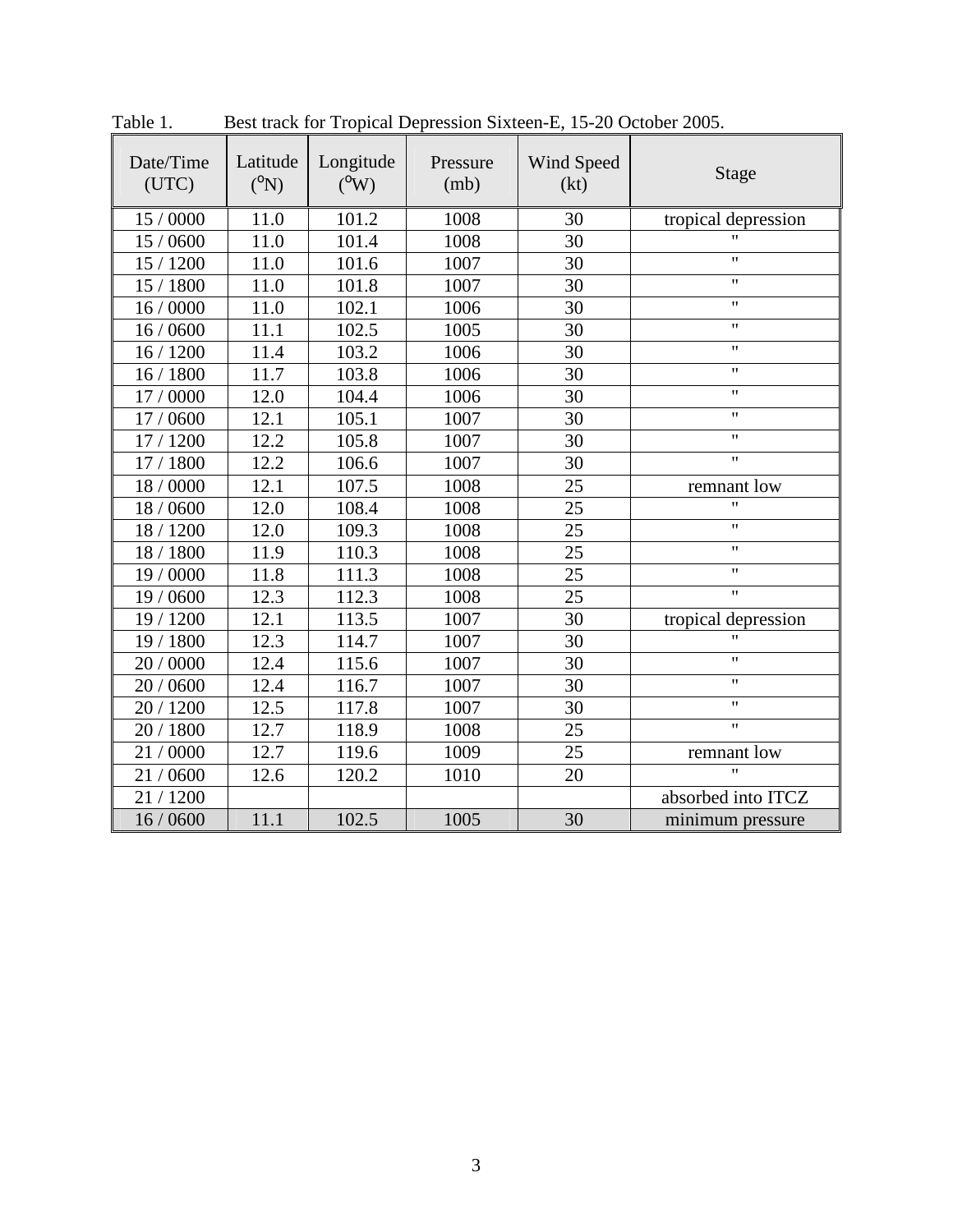| Forecast                                        | Forecast Period (h) |              |              |               |               |              |              |  |  |
|-------------------------------------------------|---------------------|--------------|--------------|---------------|---------------|--------------|--------------|--|--|
| Technique                                       | 12                  | 24           | 36           | 48            | 72            | 96           | 120          |  |  |
| CLP5                                            | 31(21)              | 66 (19)      | 110(17)      | 161(15)       | 292(12)       | 442(8)       | 541(4)       |  |  |
| <b>GFNI</b>                                     | 35(12)              | 74(9)        | 121(9)       | 157(8)        | 204(6)        | 285(5)       | 586(2)       |  |  |
| <b>GFDI</b>                                     | 31(19)              | 53 $(17)$    | 71(15)       | 92(14)        | 142 $(12)$    | 193(8)       | 193(4)       |  |  |
| GFDL*                                           | 29(19)              | 52(17)       | 75(15)       | 95(13)        | 151 $(11)$    | 196(8)       | 225(4)       |  |  |
| GFDN*                                           | 30(11)              | 66(9)        | 109(7)       | 156(7)        | 189(6)        | 356(3)       | 435 $(1)$    |  |  |
| <b>GFSI</b>                                     | 35(17)              | 69(15)       | 111(13)      | 149(12)       | 249(9)        | 336(5)       |              |  |  |
| GFSO*                                           | 35(20)              | 65(18)       | 100(16)      | 141(13)       | 245(10)       | 316(6)       | 332(1)       |  |  |
| <b>AEMI</b>                                     | 31(17)              | 58(15)       | 88 (13)      | 118(12)       | 185 $(7)$     | 208(2)       | 300(1)       |  |  |
| <b>NGPI</b>                                     | 30(17)              | 69(15)       | 121(14)      | 164(14)       | 254(12)       | 383(8)       | 462(4)       |  |  |
| NGPS*                                           | 35(17)              | 63(15)       | 107(13)      | 145(13)       | 210(11)       | 343(7)       | 397 $(3)$    |  |  |
| <b>UKMI</b>                                     | 61(18)              | 113(16)      | 160(14)      | 205(13)       | 299(9)        | 517(5)       | 908(3)       |  |  |
| UKM <sup>*</sup>                                | 43(10)              | 115(9)       | 153(8)       | 195(7)        | 297(5)        | 463(3)       | 728(2)       |  |  |
| <b>BAMD</b>                                     | 40(21)              | 79 (19)      | 124(17)      | 169(15)       | 270(12)       | 412(8)       | 750(4)       |  |  |
| <b>BAMM</b>                                     | 24(21)              | 41 $(19)$    | 61(17)       | 74(15)        | 98(12)        | 168(8)       | 124(4)       |  |  |
| <b>BAMS</b>                                     | 30(21)              | 49 (19)      | 69(17)       | 90(15)        | 139(12)       | 268(8)       | 344 $(4)$    |  |  |
| <b>CONU</b>                                     | 31(19)              | 60(17)       | 93(15)       | 123(14)       | 190 $(12)$    | 289(8)       | 480 $(4)$    |  |  |
| <b>GUNA</b>                                     | 28(14)              | 55(12)       | 86(11)       | 116(11)       | 150 $(7)$     | 263(3)       |              |  |  |
| <b>OFCL</b>                                     | 27(17)              | 49 (15)      | 77(13)       | 109(12)       | 195(11)       | 337(6)       | 497(3)       |  |  |
| <b>NHC Official</b><br>$(1995 - 2004)$<br>mean) | 37<br>(2654)        | 68<br>(2378) | 97<br>(2096) | 123<br>(1829) | 175<br>(1386) | 208<br>(355) | 259<br>(224) |  |  |

Table 4. Preliminary forecast evaluation (heterogeneous sample) for Tropical Depression Sixteen-E, 15-20 October 2005. Forecast errors (n mi) are followed by the number of forecasts in parentheses. Errors smaller than the NHC official forecast are shown in bold-face type. Verification includes the depression stage, but does not include the extratropical stage, if any.

\* model not available at forecast time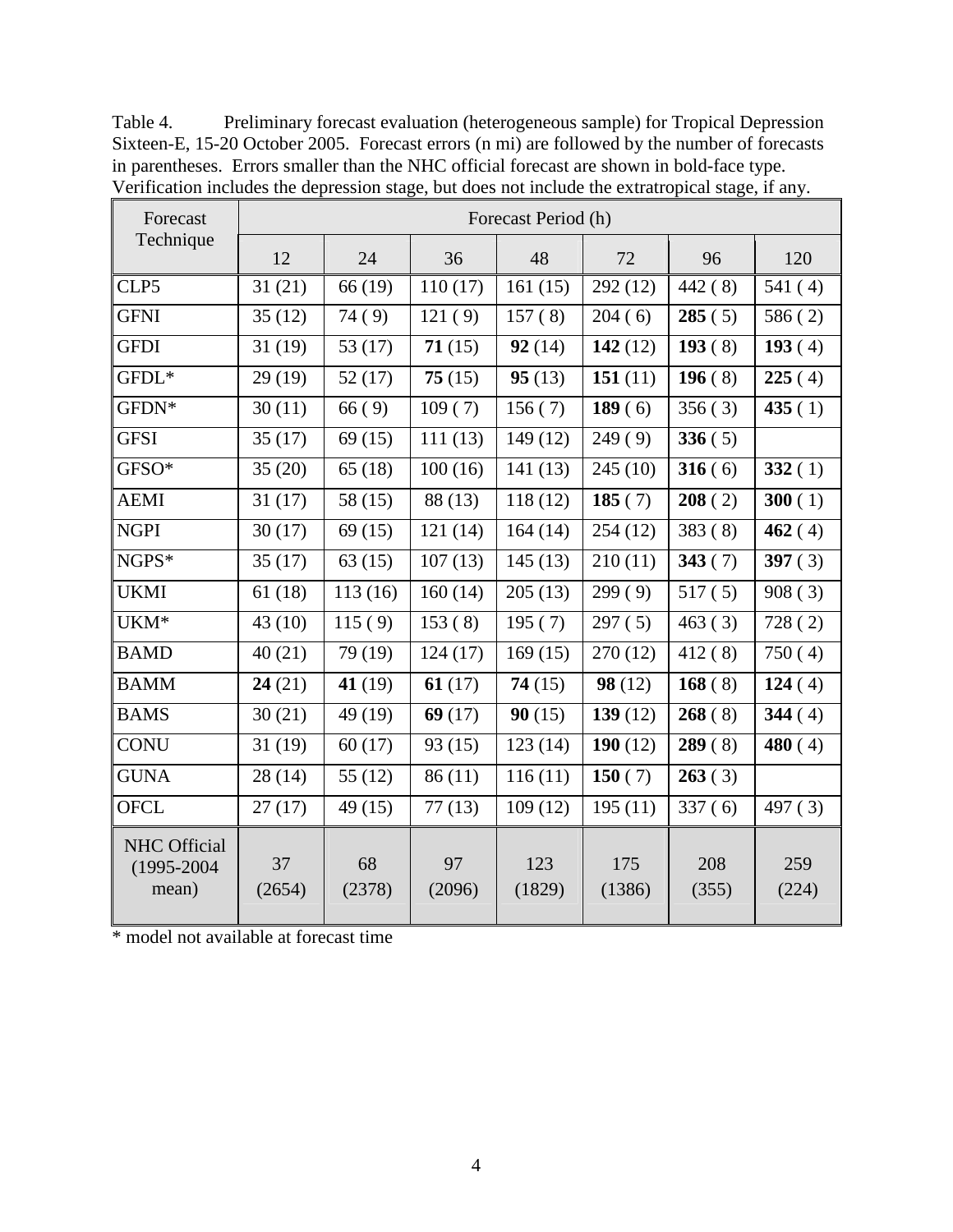

Figure 1. Best track positions for Tropical Depression Sixteen-E, 15-20 October 2005.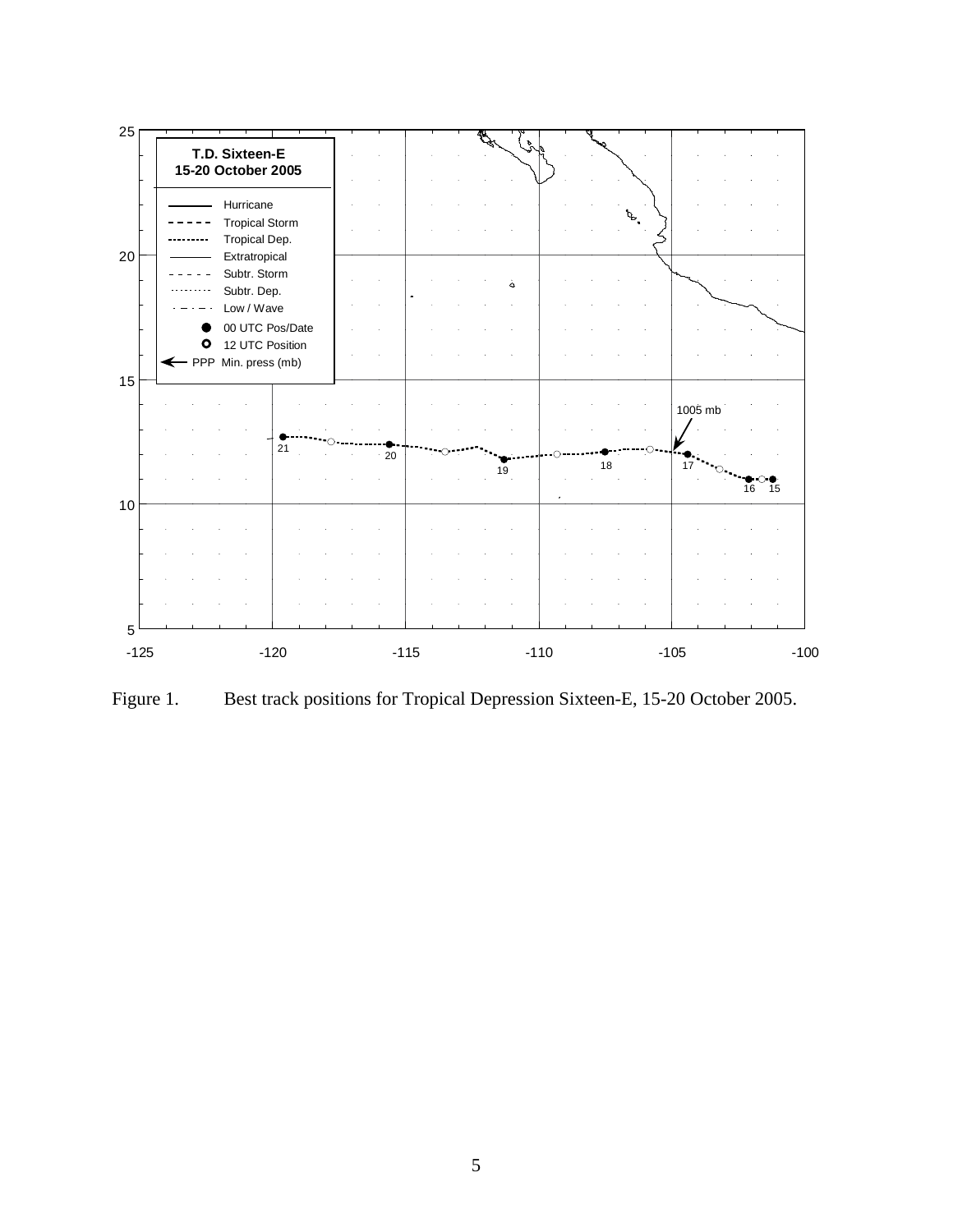

Figure 2. Selected wind observations and best track maximum sustained surface wind speed curve for Tropical Depression Sixteen-E, 15-20 October 2005. Objective Dvorak estimates represent linear averages over a three-hour period centered on the nominal observation time.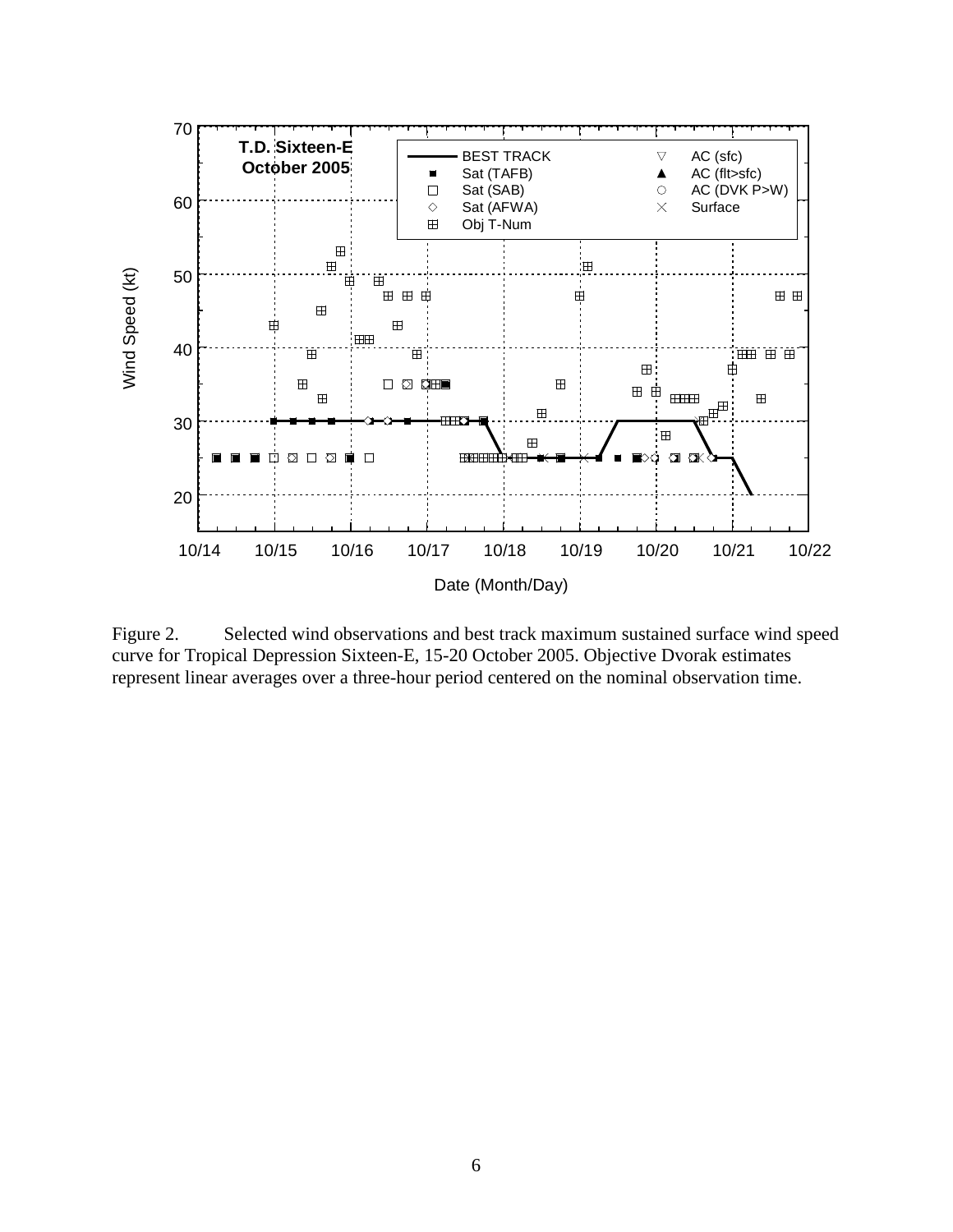

Figure 3. Selected pressure observations and best track minimum central pressure curve for Tropical Depression Sixteen-E, 15-20 October 2005. Objective Dvorak estimates represent linear averages over a three-hour period centered on the nominal observation time.